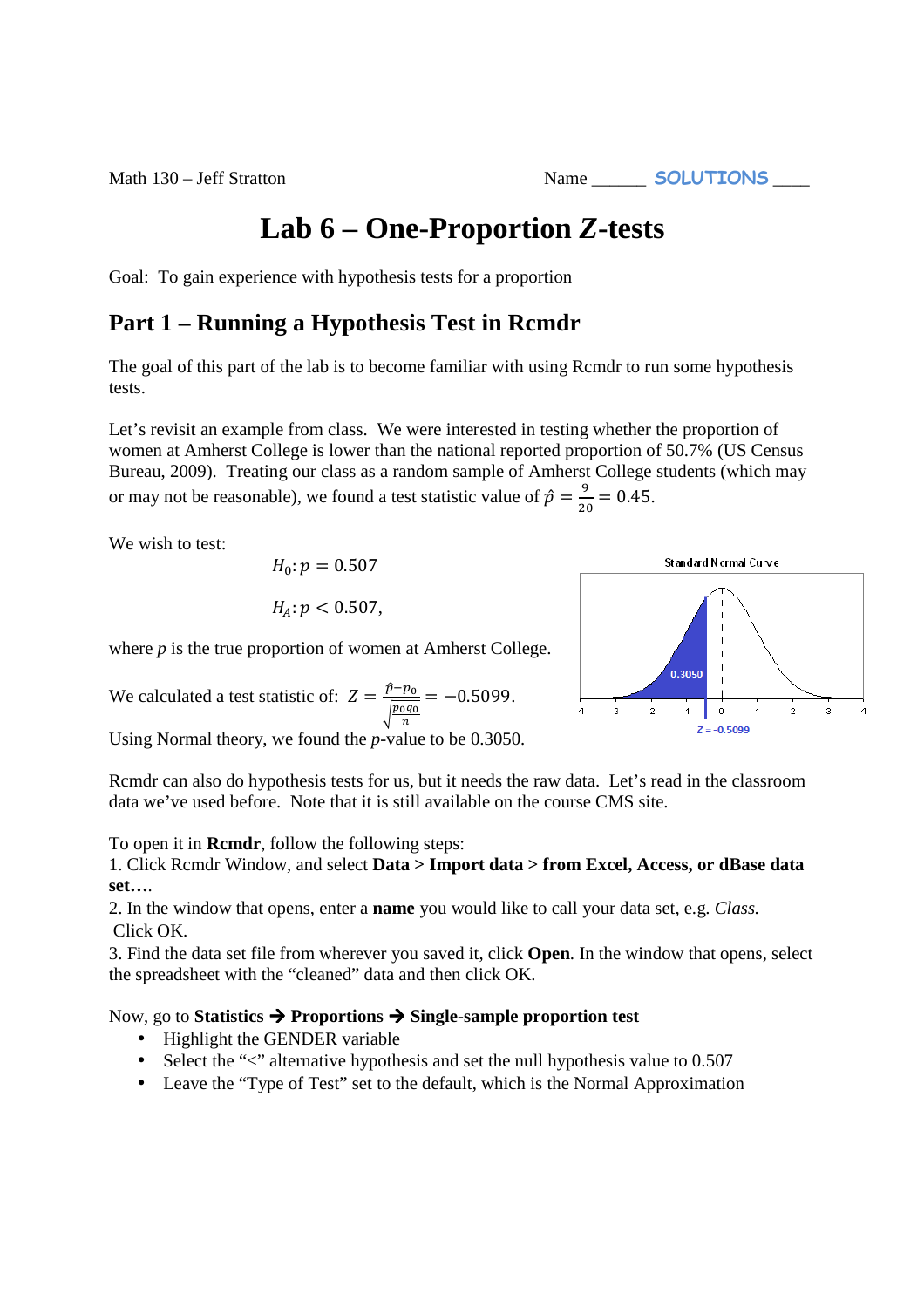There's a lot of numbers that might not make sense, but you should see that the *p*-value matches what we got by hand! We see that they do!

```
> .Table 
GENDER 
Female Male 
      9 11 
> prop.test(rbind(.Table), alternative='less', p=.507, 
conf.level=.95, 
+ correct=FALSE) 
      1-sample proportions test without continuity correction 
data: rbind(.Table), null probability 0.507 
X-squared = 0.26, df = 1, p-value = 0.3051 
alternative hypothesis: true p is less than 0.507 
95 percent confidence interval: 
  0.0000000 0.6277923 
sample estimates: 
   p 
0.45
```
**Q1]** Compute a 95% confidence interval for the true proportion of Amherst College women. Note: You can get a confidence interval using Rcmdr by running a hypothesis test with " $\neq$ " as the setting for the alternative test.

```
> .Table 
GENDER 
Female Male 
    9 11 
> prop.test(rbind(.Table), alternative='two.sided', p=.507, 
conf.level=.95, 
+ correct=FALSE) 
      1-sample proportions test without continuity correction 
data: rbind(.Table), null probability 0.507 
X-squared = 0.26, df = 1, p-value = 0.6101 
alternative hypothesis: true p is not equal to 0.507 
95 percent confidence interval: 
 0.2581979 0.6579147 
sample estimates: 
    p 
0.45
```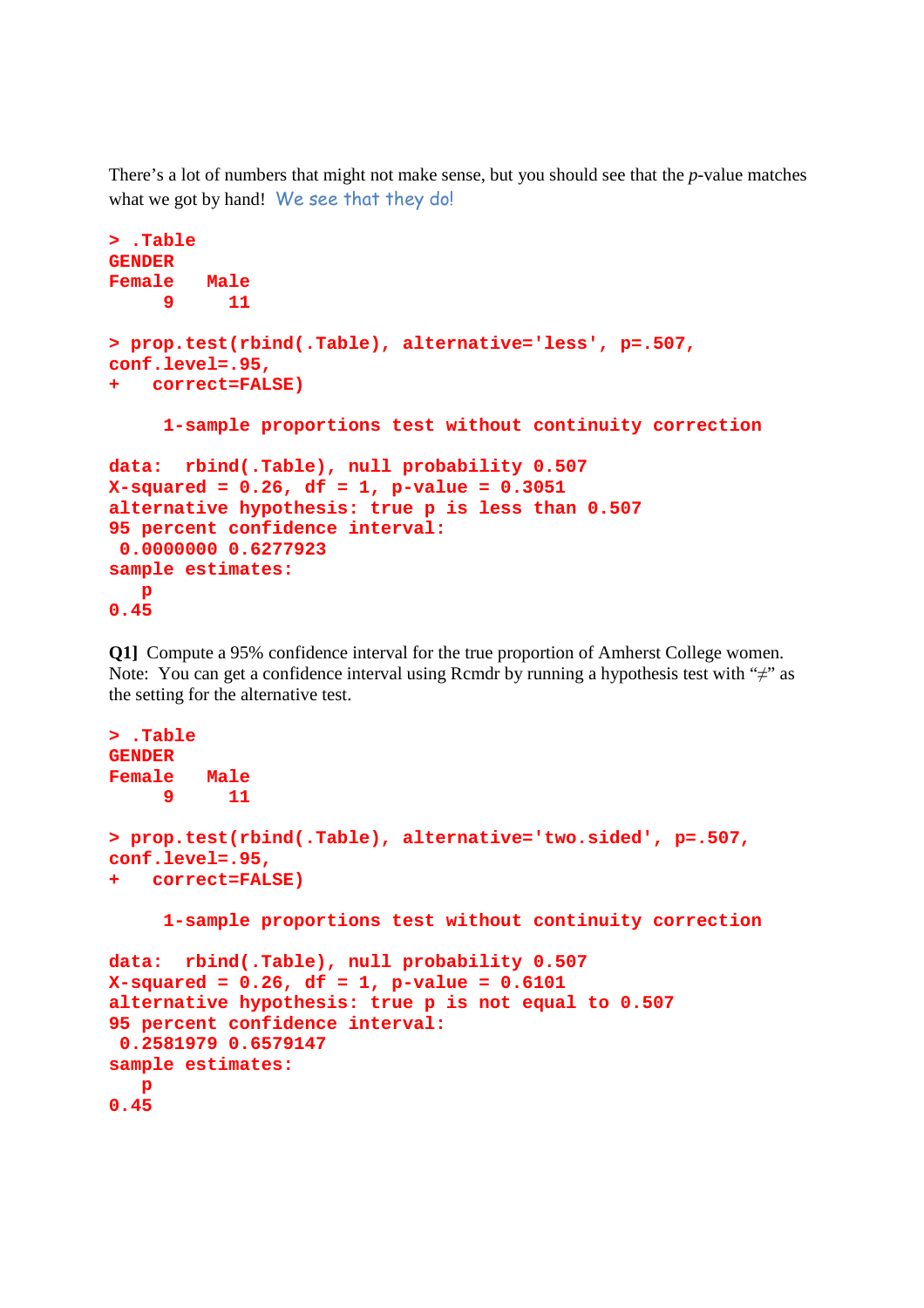**Based on the Rcmdr output above, the 95% confidence interval is (0.258 , 0.658). A really wide interval!**

Now, look at your computed confidence interval and determine whether it includes 0.507.

**Yes, our computed confidence interval does include 0.507.**

**Q2]** Using Rcmdr, test the hypotheses:

$$
H_0: p = 0.507
$$
  

$$
H_A: p \neq 0.507,
$$

What do you conclude? Use an  $\alpha$ -level of 0.05 here to determine significance.

**Based on the output above, the p-value is 0.6101. We do not have enough evidence to reject the null hypothesis. We cannot claim that the proportion of women at Amherst College differs from that of the United States.**

There is actually an equivalence here between confidence intervals and two-sided hypothesis tests. Rejecting the null hypothesis here using an *α*-level of 0.05 is actually equivalent to computing a 95% confidence interval and finding that the null hypothesis value is outside of the interval.

**Q3]** Test whether the majority of students at Amherst College are liberal. Use our class data, and assume the class is a representative sample of students at the school. State the hypotheses and make your conclusion. Note: Rcmdr won't allow you to use the POLITICS variable because it has three values. You can edit the dataset and create another column with, say, "Liberal" and "Non-liberal" in it.

**I did this problem using Rcmdr. You have to recode the Politics variable into liberal and nonliberal.** 

**We are testing the following hypotheses:** 

$$
H_0: p = 0.50
$$
  

$$
H_A: p > 0.50
$$

**The resulting p-value is 0.673. We have no evidence that a majority of Amherst College students are liberal.**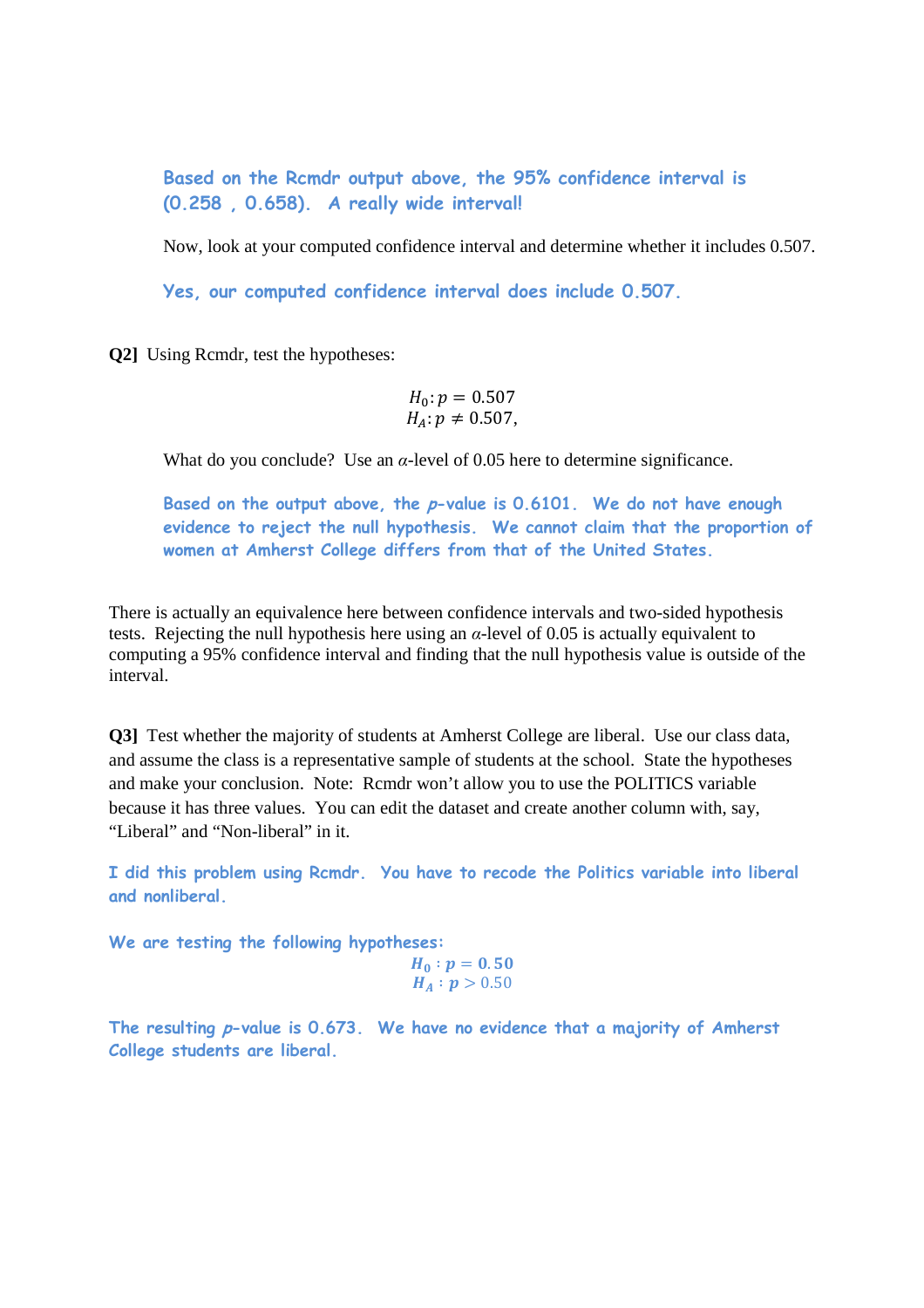```
> .Table 
Liberal 
    Liberal Nonliberal 
9 11
> prop.test(rbind(.Table), alternative='greater', p=.5, 
conf.level=.95, 
+ correct=FALSE) 
      1-sample proportions test without continuity correction 
data: rbind(.Table), null probability 0.5 
X-squared = 0.2, df = 1, p-value = 0.6726 
alternative hypothesis: true p is greater than 0.5 
95 percent confidence interval: 
 0.2841235 1.0000000 
sample estimates: 
   p 
0.45
```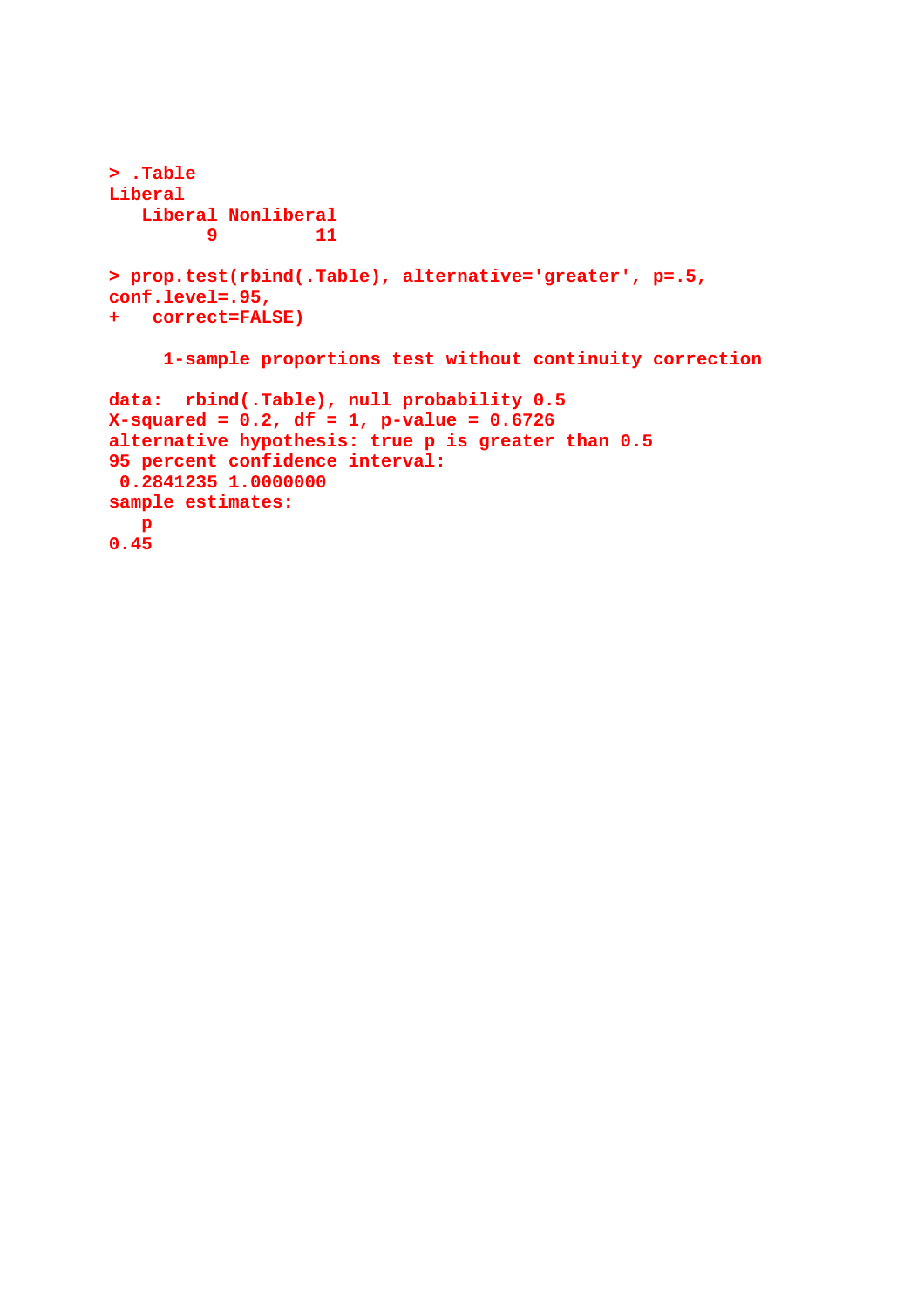## **Part 2 – Assumptions and Errors**

I haven't yet laid out the assumptions needed to do a one-proportion Z-test, so here they are:

- We have a simple random sample from the population
- Sample individuals are independent
- We are sampling less than 10% of the total population
- We are not too close to 0 or 1
	- o  $n \cdot p_0 \geq 10$
	- $\circ$   $n \cdot q_0 \ge 10$

**Q4]** Discuss each of the assumptions above to see if they are satisfied by our example in Question 2 of Part 1.

We have problems with a couple of these. First, we don't really have a simple random sample from the population. Perhaps the percentage of females taking statistics differs from the population. Also, our sample size is not large enough. We have  $np_0 = 20(0.507) = 10.14e$  and  $nq_0 = 20(0.493) = 9.86$ . We shouldn't have run this hypothesis test.

Notice that even after we make a decision about our hypotheses, we could have made a mistake.

- We could reject the null hypothesis when it is actually true Type I error
- We could fail to reject the null hypothesis when it is actually false Type II error

More formally, these are both conditional probabilities.

Type I Error =  $P$ (reject  $H_0|H_0$  is true) =  $\alpha$ Type II Error =  $P$ (do not reject  $H_0|H_A$  is true) =  $\beta$ Power =  $P$ (reject  $H_0|H_A$  is true) =  $1 - \beta$ 

The *power* of a test is a measure of its ability to correctly reject the null hypothesis. To calculate it, we need to have a specific value for the parameter in the alternative hypothesis.

An ideal hypothesis test would have a low  $\alpha$  and a high power. However, these quantities often oppose each other.

Let's return to our example from earlier. With an  $\alpha = 0.05$  and a one-sided test with a " $\lt$ " alternative, we reject the null hypothesis for any Z statistics less than -1.645. This corresponds to rejecting the null hypothesis whenever we get a sample estimate of 0.3231 or less.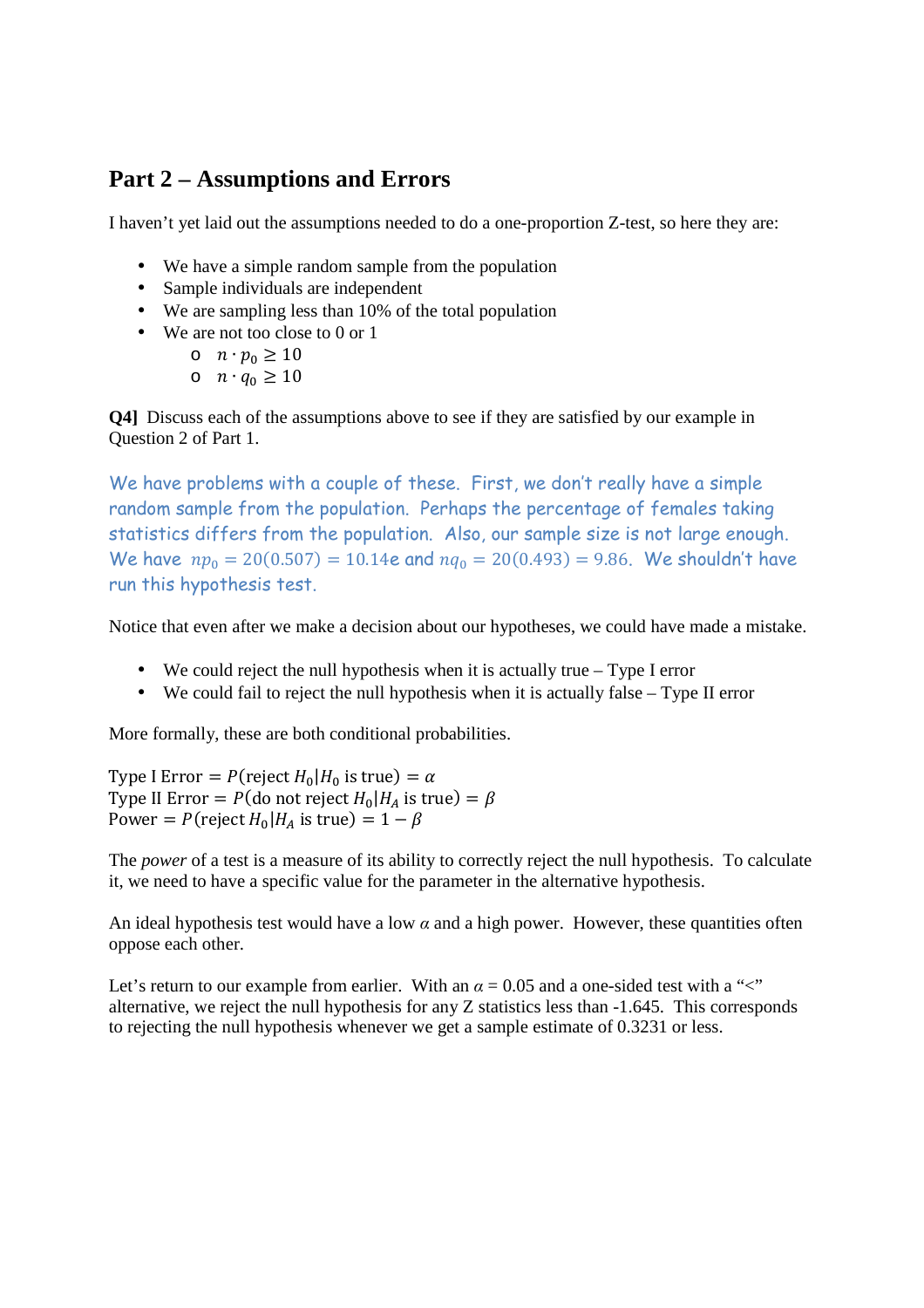

## **Calculating Power**

The power of the test needs a specific alternative hypothesis value to be calculated Suppose instead that the alternative is that the proportion is 0.45.

$$
H_0: p = 0.507 H_A: p = 0.450,
$$

Now

Power = 
$$
P(\text{reject } H_0 | H_A \text{ is true}) = P(\hat{p} < 0.3231 | p = 0.45)
$$

To find this probability, we use a normal distribution but have a mean of 0.45 and a standard deviation of  $\sqrt{\frac{0.45(1-0.45)}{20}}$  $\frac{1-0.45j}{20} = 0.11124.$ 

$$
P(\hat{p} < 0.3231 | p = 0.45) = P\left(Z < \frac{0.3231 - 0.45}{0.11124}\right) = P(Z < -1.41) = 0.1271
$$

The power is pretty low!

**Q5]** Calculate the power again, but using an  $\alpha = 0.10$  cutoff. What happens to the power? As the Type I error  $(a)$  increases from 0.05 to 0.10, what happens to the type II error?

With an  $a = 0.10$ , I will reject the null hypothesis if I get a Z statistic value that is less than -1.28. This corresponds to a sample proportion of  $Z = \frac{\widehat{p} - p_0}{\widehat{p_{\text{max}}}}$  $\sqrt{\frac{p_0 q_0}{n}}$  $\Rightarrow$  -1.28 =

 $\widehat{\boldsymbol{p}}$ –0.507  $\sqrt{\frac{(0.507)(0.493)}{20}}$ **20**  $\Rightarrow \widehat{\boldsymbol{p}} = \boldsymbol{0}.3639$ . The power is

$$
P(\widehat{p} < 0.3639 | p = 0.45) = P\left(Z < \frac{0.3639 - 0.45}{0.11124}\right) = P(Z < -0.77) = 0.2206.
$$

**The power has increased and the probability of a Type II error decreases.**